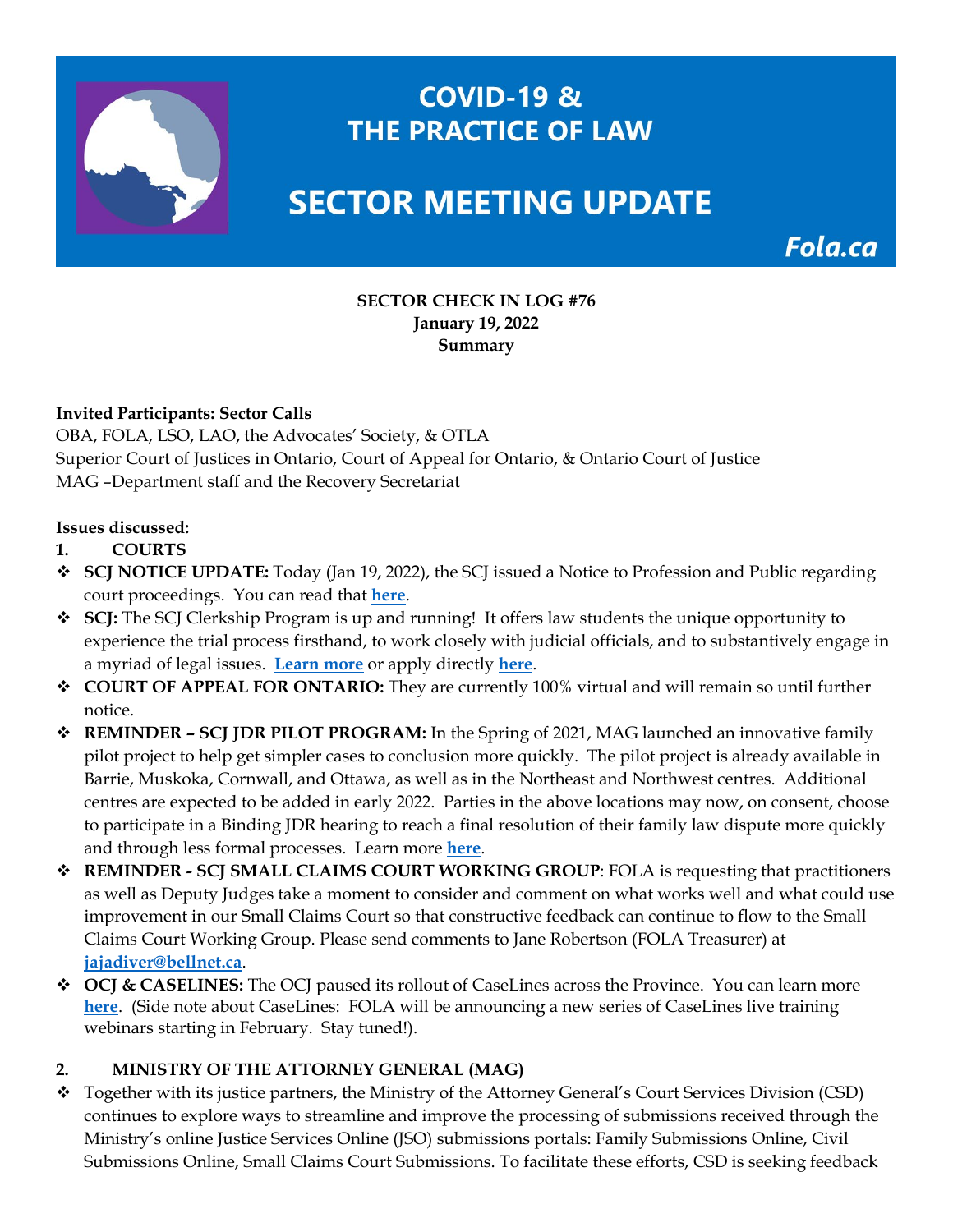from members of the bar in identifying the top 5-10 reasons that documents uploaded to the portals for filing are rejected (i.e., lack of proof of service; document already filed with the court). While only recently implemented, has the enhancement to include the memo to court staff assisted your members? You can send comments to Katie at **[katie.robinette@fola.ca](mailto:katie.robinette@fola.ca)**.

# **3. RECOVERY SECRETARIAT**

- **UPDATED GUIDEBOOK:** MAG has updated their **[COVID-19: Recommended Precautionary Measures](https://www.ontario.ca/page/covid-19-safety-measures-court-locations)  [for Resuming Court Operations Guidebook \(English\)](https://www.ontario.ca/page/covid-19-safety-measures-court-locations) .** For the French version, **[click here](https://www.ontario.ca/fr/page/covid-19-mesures-sanitaires-dans-les-tribunaux)**. Key changes deal with mask wearing; HVAC; and Vaccination.
- **REMINDER**: Questions about Courthouse operations during COVID-19 can be directed to Samantha Poisson at **[MAGrecoverysecretariat@ontario.ca](mailto:MAGrecoverysecretariat@ontario.ca)**.

# **4. LSO**

- **ANTI-MONEY LAUNDERING & TERRORIST FINANCING: NEW BY-LAW AMENDMENTS IN EFFECT JANUARY 1, 2022:** The Law Society's new by-law amendments aimed at combatting money laundering and terrorist financing came into effect on January 1, 2022, and will have an impact on client identification and verification and cash transaction and trust accounting obligations for lawyers and paralegals. They've created resources to support licensees to assist with understanding and complying with the new requirements. **[Visit: LSO.ca/amltf](https://lso.ca/about-lso/initiatives/money-laundering-model-rules)**
- **CALL FOR APPLICATIONS:** The Law Society has posted a call for applications for a seat on the LSO's Certified Specialist Board and they are in need of a Certified Specialist from outside of Toronto! Deadline is January 31, 2022. See posting **[here](https://fola.ca/jobs)**.
- **ACCESS TO INNOVATION (A2I)**: The LSO has published Access to Innovation fact sheets in English and French and has begun accepting applications from providers of innovative technological legal services (ITLS). You can learn more **[here](https://fola.ca/law-society-of-ontario)**.

# **5. FOLA**

- **LOBBY DAY 2022**: FOLA is hosting our 2nd Lobby Day on February 23, 2022! While this time we'll be hosting a virtual event, the day is shaping up to be a full one! We have the AG speaking at noon and the NDP Critic for the AG at 1pm. Plus, there are many small roundtables focusing on a variety of practicespecific issues (i.e.: Family Law, Criminal Law, Legal Aid, Real Estate Law, and Court Issues in general). If you are interested in joining us (for the whole day or just part of it), we have a quick **[form](https://docs.google.com/forms/d/e/1FAIpQLScxfLE3cFCJq8pmk2zQ97TLychXUl8XlBrKXlaTgyaqkDfBmA/viewform)** we ask that you complete. Have a look at our Agenda **[here](https://fola.ca/lobby-day#a48f6cdc-3439-4090-b9d0-cc2a40fdfdde)**.
- **MENTAL HEALTH FIRST AID:** Mental Health First Aid (MHFA) is the support provided to a person who may be experiencing a decline in their mental well-being or a mental health crisis. FOLA has partnered with an MHFA-certified trainer who offers in-person and virtual programs. Sign up individually or arrange for group training via your Association. Mention FOLA and you'll get a great discount! Learn more **[here](https://fola.ca/mental-health-resources)**.
- **FOLA's FREE CPD:** Did you know that FOLA has a library of **FREE LSO accredited CPD** videos? Get your hours in before the deadline! Check out our playlist **[here.](https://www.youtube.com/watch?v=C7Hkdw2E7pY&list=PLdOLwU4qP6NLrKkVovK5XDDmNcWyJm0tq)**
- **ACCESS TO JUSTICE SURVEY**: The **[Action Committee](https://www.justicedevelopmentgoals.ca/)** is preparing its annual progress report on access to justice in Canada. New projects or initiatives that happened in 2021 are tracked according to each of the Justice Development goals. Anyone advancing A2J in Canada is invited to share their 2021 activities by completing the JDGs survey **[here](http://actioncommittee.hostedincanadasurveys.ca/745463/lang/en/newtest/Y)**. **The survey is open until February 15, 2022.**
- **◆ BELL LET'S TALK CAMPAIGN:** Bell Let's Talk Day 2022 will be on January 26<sup>th</sup> and FOLA is running a #BellLetsTalk Awareness campaign on Twitter! Make sure to share our posts and help share resources and information for and about lawyers and mental health! Follow us on Twitter **[here](https://twitter.com/Ont_Law_Assoc)**.